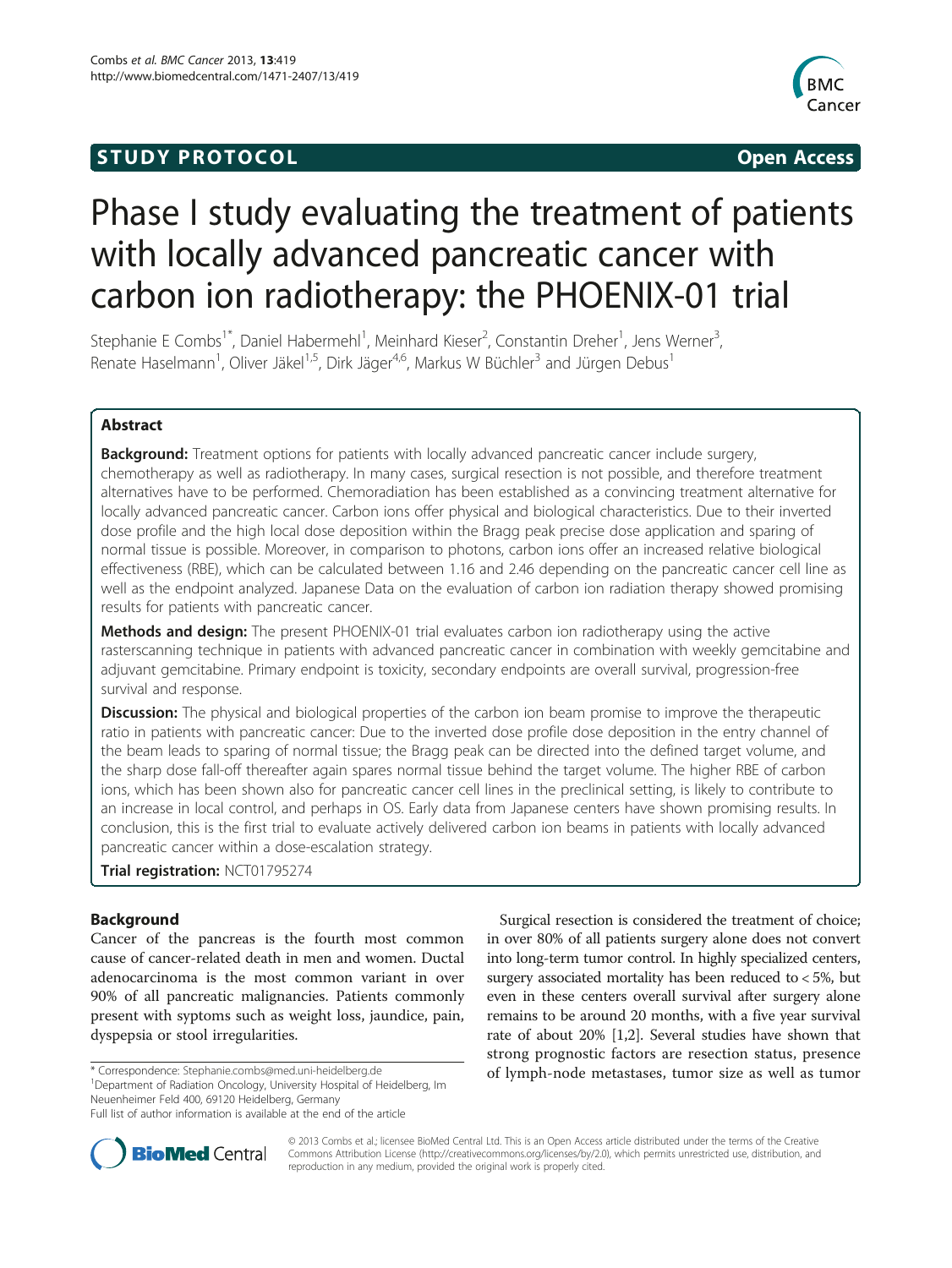DNA content [\[3](#page-6-0)-[6\]](#page-6-0); with respect to resection status, only R0-resection seems for provide a major benefit as compared to R1 or R2 resections.

Pancreatic cancer is commonly classified as resectable, borderline resectable or unresectable. Interdisciplinary discussion on a case-by-case basis is recommended for all patients with respect to optimal treatment of patients; individual decisions for local treatment may vary depending on tumor size, symptoms or other.

Special focus has been set on the group of patients with non-metastasized, but locally advanced and thus nonresectable or borderline resectable patients. In these cases, alternatives to radical surgery must be evaluated. In the past, chemotherapy alone was administered, usually with gemcitabine or 5-FU.

Several concepts of chemoradiation have been established, and clincial data has shown beneficial results with acceptable toxicity. A GITSG study initially defined the role for radiation and chemotherapy with bolus 5-FU, comparing split-course radiotherapy with 40 Gy with chemotherapy to radiation with 60 Gy in combination with chemotherapy or radiation alone: Median survival could be increased from 22.9 weeks to 42.2 weeks [\[7](#page-6-0)]. Subsequent studies aimed at the optimization of 5FU application, and most contemporary studies have left the regimen of split-course radiotherapy. Gemcitabine has also been used as a radiation sensitizer in pancreatic cancer [[8](#page-6-0)-[12](#page-6-0)], and several studies have shown that gemcitabine and radiation seem to be equieffective to 5-FU and radiation [\[10,13\]](#page-6-0).

To date, no specific randomized trials evaluating the effect of chemoradiation have been performed. Results from a prospective study evaluated clinical outcome after radiation, gemcitabine and cisplatinum in patients with locally advanced pancreatic adenocarcinoma. The regimen showed acceptable toxicity, but no benefit compared to other single-agent chemotherapeutic treatments was shown [\[14\]](#page-6-0). A retrospective analysis performed by the MD Anderson Cancer Center revealed that in resectable patients preoperative radiation is not disadvantageous, and since postoperative recovery often extends the time until (about 25% of all patients) adjuvant treatment can be initiated [\[15](#page-6-0)]. Several other arguments can be brought up supporting radiochemotherapy before any surgical resection: Likelihood of R0 resections due to tumor shrinkage, selection of patients with more stable disease for surgery, treatment of micrometastases at an earlier stage and treatment of tissue not modified by surgery and potentially more sensitive to chemotherapy and radiation [[9,16](#page-6-0),[17](#page-6-0)]. The MD Anderson group showed that median survival was 21 months, 31% of all patients demonstrated no evidence of disease, in 132 patients treated with preoperative chemoradiation and subsequent pancreaticoduodenectomy [\[15\]](#page-6-0). In our institution we have

shown that 26% of patients with locally advanced pancreatic cancer can undergo secondary resection after gemcitabinebased chemoradiation, and that patients with a complete resection are associated with a relatively good long-term prognosis [\[18](#page-6-0)].

The idea to bring locally advanced tumors into a resectable status has been addressed explicitly in several studies [[17](#page-6-0),[19](#page-6-0)-[24\]](#page-6-0). There is evidence that the rate of margin-free resection can be increased by preoperative chemoradiation [[25\]](#page-6-0); however, no randomized trials have confirmed this hypothesis. Palmer and colleagues could show that gemcitabine-based chemotherapy given as neoadjuvant therapy for potentially resectable pancreatic cancer lead to an increase in resectability as compared to gemcitabine alone [\[21](#page-6-0)]. On the other hand, some authors have shown that even after combined radiation and chemotherapy the rate of potentially resectable patients did not increase, and a substantial amount of patients presented with advanced disease 4–6 weeks after completion of radiochemotherapy, when restaging was performed [[8,26](#page-6-0)]. At the Heidelberg Center, a novel approach of using modern intensity modulated radiotherapy (IMRT) in combination with gemcitabine and the EGFR-antibody cetuximab has been performed with a comparable intent [[27](#page-6-0)]. The final study results are will be reported soon, the study has finished recruitment.

To date, within treatment recommendations for locally advanced pancreatic cancer without distant metastases, radiation or radiation alone can be found as possible approaches. Besides modifying systemic treatment and keeping photon radiation as a constant factor, new radiation modalities such as particle therapy offer distinct physical and biological characteristics and are a promising treatment alternative for patients with pancreatic cancer potentially increasing local responses, leading to higher local tumor control rates, higher rates of resectability, as well as an increase in survival.

Proton as well as carbon ion radiotherapy are characterized by an inverted depth-dose-curve, with low dose deposition within the entry channel, and a defined high local dose deposition in the so called Bragg Peak. Therefore, sparing of normal tissue in front of and behind the defined target volume is possible. More conformal dose delivery with increased sparing of healthy surrounding normal tissue is possible, enabling the application of higher local doses to the target volumes. Carbon ions additionally offer a higher biological effectiveness due to the characteristic and severe radiation damages produced in target tissues. For pancreatic cancer cell lines, RBE for carbon ion beams values between 1.16 and 2.46 have been reported depending on cell line and endpoint [\[28](#page-6-0)]. Is has been shown that carbon ion radiotherapy leads to an increase in local control especially in radiation resistant tumors, such as chordomas and chondrosarcomas, adenoidcystic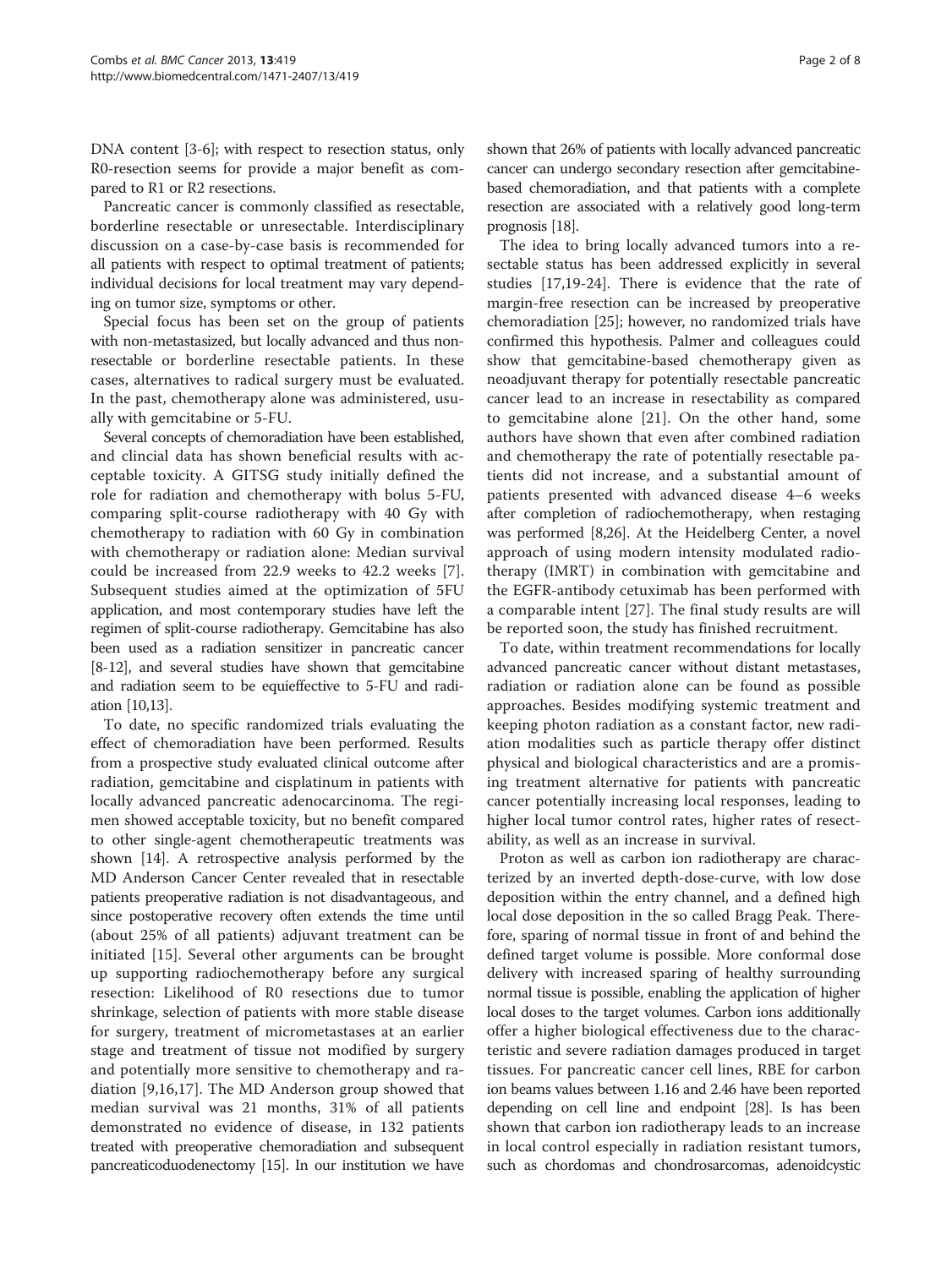carcinomas, melanomas as well as HCC, as well as pancreatic cancer [\[29\]](#page-6-0).

At Japanese institutions clinical trials have been conducted to evaluate carbon ion radiotherapy for pancreatic cancer. Between 2000 and 2003, 22 patients with localized, resectable adenocarcinoma of the pancreas were treated with preoperative carbon-ion radiotherapy. Doses between 44.8 Gy E and 48 Gy E in single doses of 2.8 Gy E and 3.0 Gy E were applied. Local control rate was 100%, and overall survival was 59% at 1 year. A subgroup of patients did not receive post-radiotherapeutic resection, which showed a significantly lower outcome (1 year overall survival of 3%) as compared to patients receiving surgery (86% overall survival at 1 year [[30\]](#page-6-0)). This was followed by a more hypofractionated regimen in a study with comparable inclusion criteria, increasing applied dose from 30 Gy E to 35.2 Gy E in 8 fractions. Still, no local tumor recurrences were observed, and overall survival at 1 and 5 years in patients treated with surgical resection after preoperative carbon ion radiotherapy was 89% and 51% [[30\]](#page-6-0). Patients with locally advanced and in the first step inoperable pancreatic cancer were included into a Phase I/II trial. Inclusion criteria included patients with histologically confirmed ductal carcinoma of the pancreas, volume of 14 cm or less in diameter, inoperable lesions; patients were treated with increasing doses from 38.4 Gy E to 52.8 Gy E in 12 fractions. Overall survival at 1 year was 60% with a local control rate of 81%, and patients receiving higher doses showed a significant benefit in local control and overall survival [\[30](#page-6-0)]. In analogy to treatment schedules with photons, also the combination of chemotherapy with gemcitabine and carbon ions was transferred into a trial protocol: In the first part, a carbon ion dose of 43.2 Gy E in 12 fractions was set as constant, weekly gemcitabine was increased from 400 mg/m<sup>2</sup> to 1000 m<sup>2</sup>. Acute hematological toxicity as well as non-hematological side effects were low, no grade 4 and 5 toxicities were observed. Only in the 700 mg/m<sup>2</sup> and 1000 mg/m<sup>2</sup> gemcitabine arm, 3/6 (50%) and 8/12 (75%) developed grade III hematological toxicity. In all three treatment arms local control was comparable during follow up, but survival was higher with increasing doses of chemotherapy. At present a constant dose of gemcitabine at 1000 mg/m<sup>2</sup> is applied with a carbon ion dose escalated to 50.4 Gy E [\[30\]](#page-6-0).

Therefore, in the present PHOENIX-01 trial, carbon ion radiotherapy using the active rasterscanning technique will be evaluated in patients with advanced pancreatic cancer in combination with weekly gemcitabine and adjuvant gemcitabine.

## Methods and design

The purpose of the trial is to evaluate carbon ion radiotherapy in patients with locally advanced pancreatic cancer.

With respect to toxicity, the optimal dose of carbon ion radiotherapy will be determined. Therefore, the primary endpoint is toxicity, secondary endpoints are evaluation of progression-free survival, response, and overall survival after carbon ion radiotherapy.

Focus of the analysis is to evaluate safety and efficacy of carbon ion radiotherapy in patients with locally advanced pancreatic cancer. Therefore, the aim of the trial is to observe low rates of toxicity with high local doses due to effect of the altered biology of carbon ions on pancreatic cancer cells as well as the superior physical characteristics.

The primary objective is toxicity of carbon ion radiotherapy. As secondary objectives, imaging response, progression-free survival and overall survival were defined. The trial will be performed as a single-center single-armed Phase I study. Informed consent will be obtained by all patients.

## Treatment schedule

Patients fulfilling the inclusion criteria will be included into the following Phase I dose escalation treatment scheme:

| Step 1: 14 × 3 Gy E 42 Gy E        |  |  |  |  |
|------------------------------------|--|--|--|--|
| Step 2: $15 \times 3$ Gy E 45 Gy E |  |  |  |  |
| Step 3: 16 × 3 Gy E 49 Gy E        |  |  |  |  |
| Step 4: 17 × 3 Gy E 51 Gy E        |  |  |  |  |
| Step 5: 18 × 3 Gy E 54 Gy E        |  |  |  |  |

Standard chemotherapy with gemcitabine (GEM) 300 mg/m<sup>2</sup> will be continued during the radiation treatment. The trial scheme is shown in Figure [1.](#page-3-0)

## Study endpoints and trial duration

The primary endpoint is acute toxicity of carbon ion radiotherapy observed within 3 months of study treatment. Patients are scheduled for follow-up visits every 4 weeks after completion of carbon ion radiotherapy for the first 3 months, thereafter in 2-months intervals or as needed clinically including contrast-enhanced CT or MRI as well as thorough clinical-neurological and haematological assessment. PET imaging can be scheduled to additionally assess tumor response. These follow-up visits are in line with standard care outside of clinical trials. The last patient included into the study will be followed for at least 3 months after study treatment. This is considered the final study visit.

#### Patient selection

A maximum of 33 patients should be enrolled in the clinical trial.

Patients with the diagnosis of locally advanced pancreatic cancer will be evaluated and screened for the protocol.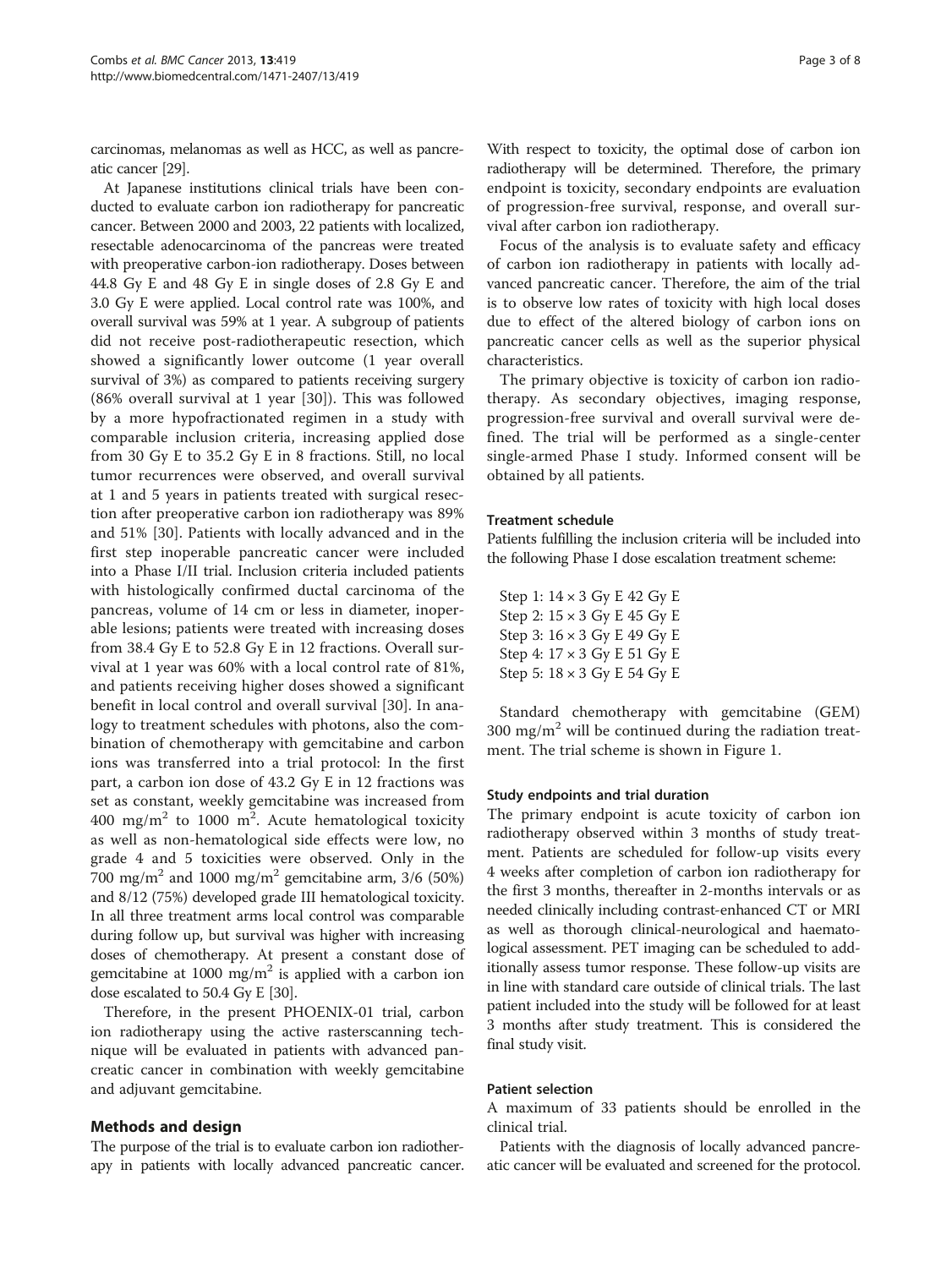

<span id="page-3-0"></span>

All patients fulfilling the inclusion and exclusion criteria will be informed about the study.

## Inclusion criteria

Patients meeting all of the following criteria will be considered for admission to the trial:

- histologically confirmed locally advanced pancreatic cancer or imaging defined pancreatic cancer combined with elevated CA-19-9
- macroscopic tumor after biopsy
- age ≥ 18 years of age
- Karnofsky Performance Score ≥60
- for women with childbearing potential, (and men) adequate contraception (sexual abstinence, estrogenor gestagen containing contraceptive medication etc.)
- female participants: No pregnancy present (pregnancy test required)
- ability of subject to understand character and individual consequences of the clinical trial
- written informed consent (must be available before enrolment in the trial)

## Exclusion criteria

Patients presenting with any of the following criteria will not be included in the trial:

- distant metastases
- refusal of the patients to take part in the study
- previous radiotherapy of the abdomen
- patients who have not yet recovered from acute toxicities of prior therapies
- known carcinoma < 5 years ago (excluding Carcinoma in situ of the cervix, basal cell carcinoma, squamous cell carcinoma of the skin) requiring immediate treatment interfering with study therapy
- pregnant or lactating women
- participation in another clinical study or observation period of competing trials, respectively

## Radiation therapy: treatment planning & dose prescription

For particle therapy, patients will be immobilized using an individually manufactured body fixation or positioning device including abdominal pressure plates as described in detail previously [[31\]](#page-6-0). For treatment planning, contrast-enhanced CT (3 mm slice thickness) as well as MR-imaging will be performed for optimal target definition. 4D-CT-imaging is considered standard of care for target definition when treating patients with moving organs. Additionally, PET examinations may be included into target volume definition for treatment planning.

Organs at risk such as the intestines, stomach, lungs, kidney, spleen and spinal cord will be contoured. Dose constraints of normal tissue will be respected according to Emami et al. [\[32](#page-6-0)].

The Gross Tumor Volume (GTV) will be defined as the area of solid macroscopic tumor contrast enhancement on CT and MR-imaging and/or PET positive areas.

The Clinical Target Volume (CTV) will be defined as the GTV plus a margin of at least 5 mm, however, including the regional lymph nodes and any areas of microscopic spread.

The Planning Target Volumes (PTVs) will include the CTV plus a safety margin accounting for organ motion and setup inaccuracies. This margin will depend on the immobilization system as well as the technical features for motion compensation, i.e. gating, rescanning etc.

Proton and Carbon ion RT planning is performed using the treatment planning software PT-Planning (Siemens, Erlangen, Germany) including biologic plan optimization. Biologically effective dose distributions will be calculated using the a/ß ratio for pancreatic cancer as well as for the endpoint late toxicity.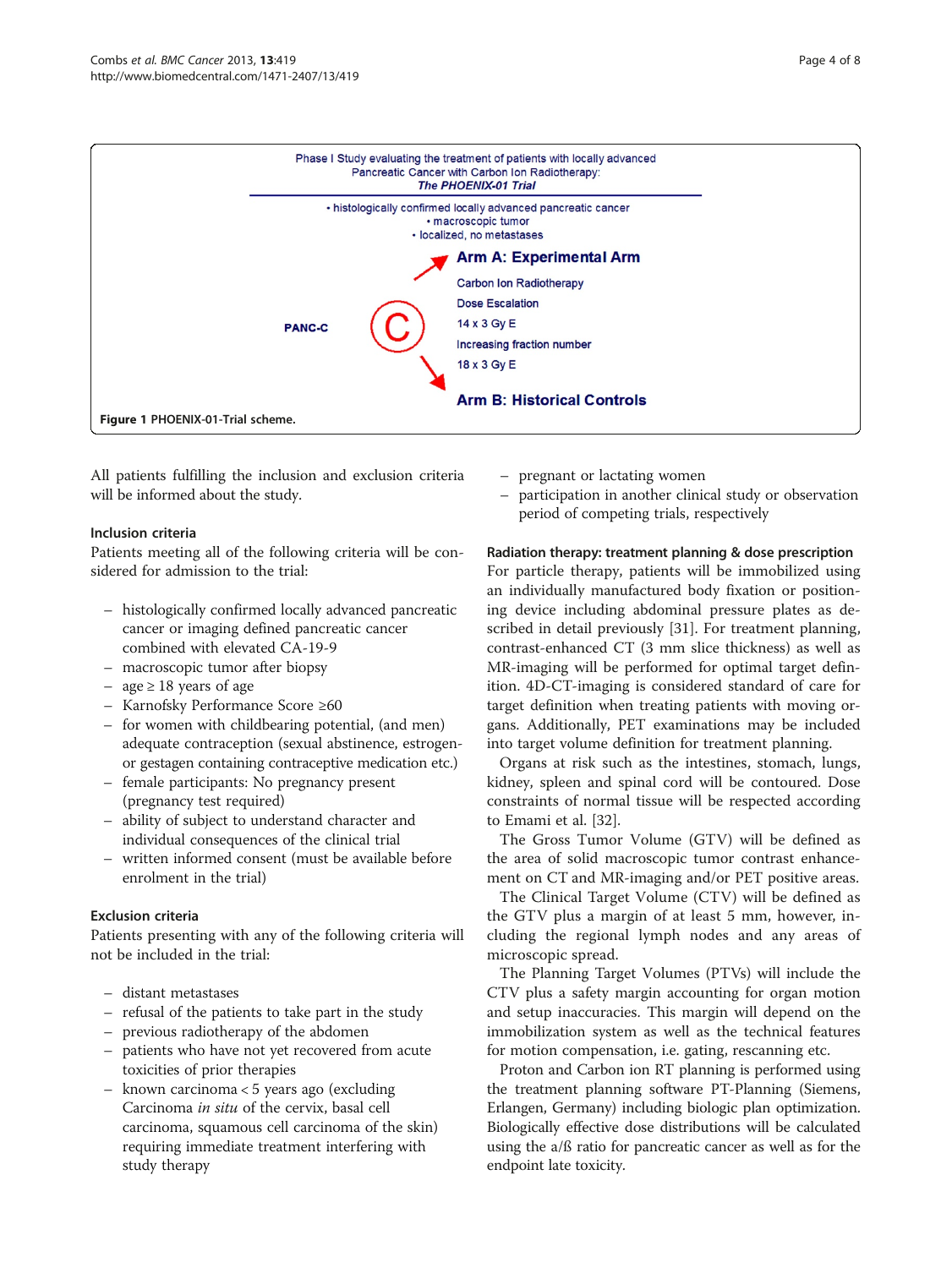No interruptions > 4 days between during study treatment are allowed.

Patient positioning prior to particle therapy will be evaluated by comparison of x-rays to the DRRs. Set up deviations >3 mm are corrected prior to radiotherapy.

The intensity-controlled rasterscanning system will be used for beam application. Treatment planning aims in the coverage of the PTV by the 90%-isodose line. Dose specification is based on biologic equivalent dose because of the high relative biologic effectiveness (RBE) of carbon ions, which differs throughout the target volume due to its dependence on various factors. RBE will be calculated at each voxel throughout the target volumes and biological optimization will be performed. The dose prescription used is related to the isoeffective dose Gy E (Cobalt Gray equivalent) using daily fractions of 2 Gy and a weekly fractionation of  $5 \times 2$  Gy.

## Follow-up

Regular follow-up visits will be scheduled every 4 weeks after completion of study treatment for the first 3 months, thereafter in 2-months intervals or as required clinically.

After completion of study treatment, treatment of patients with gemcitabine is recommended. Any systemic treatment or chemotherapy is not part of the clinical trial. Evaluation of surgical resection will be performed 4 weeks after completion of radio-chemotherapy in an interdisciplinary setting.

For tumor progression, treatment alternatives will be evaluated and discussed interdisciplinary considering options of resection, systemic treatment such as chemotherapy, a second course of radiation therapy, or other.

During follow-up, the following parameters for assessment of efficacy will be evaluated:

## Progression-free survival (PFS) and treatment response

Efficacy of the treatment will be recorded according to the RECIST-Criteria (Revised Guidelines, Version 1.1,2009 [[33\]](#page-6-0)):

Complete response (CR) Disappearance of all target lesions.

Partial response (PR) At least 30% decrease in the sum of diameters of target lesions, taking a reference the baseline sum diameters.

Progressive disease (PD) At least a 20% increase in the sum of diameters of target lesions, taking as reference the smallest sum on study (this includes the baseline sum if that is the smallest on study). In addition to the relative increase of 20%, the sum must also demonstrate an absolute increase of at least 5 mm (Note: The appearance of one or more new lesions is also considered progression).

Stable disease (SD) Neither sufficient shrinkage to qualify for PR nor sufficient increase to qualify for PD, taking as reference the smallest sum diameters while on study.

The principal investigator or study co-ordinator may be contacted for further discussion on a case by case basis.

## Overall survival (OS)

Overall survival Is a secondary endpoint of the study. All patients will be followed until death. The duration of survival is the time interval between initial diagnosis (date of the pathology report) and the date of death due to any cause. Patients not reported dead or lost to followup will be censored at the date of the last follow-up examination.

#### Safety parameters

This study will use the International Common Terminology Criteria for Adverse Events (CTCAE) version 4.1 for toxicity and adverse event reporting. A copy or the CTCAE can be accessed from the CTEP home page [http://ctep.cancer.gov/protocolDevelopment/electronic\\_](http://ctep.cancer.gov/protocolDevelopment/electronic_applications/ctc.htm) [applications/ctc.htm](http://ctep.cancer.gov/protocolDevelopment/electronic_applications/ctc.htm)).

Safety and toxicity of the study treatment will be evaluated by clinical examination, haematological evaluation as well as imaging studies (MRI or CT).

Other parameters:

The following parameters will be collected and taken into account in the analyses: age, Karnofsky Performance Score, tumor extent, response to radiation therapy, CEA, CA 19–9 and CA 125.

## Study hypothesis & sample size calculation

It is the aim of this Phase I study to determine the MTD for carbon ion radiotherapy for the treatment of advanced pancreatic cancer. The primary endpoint is the occurrence of a dose limiting toxicity defined as any Grade IV toxicity according to CTCAE Version 4.1, possibly, probably or definitely associated to study treatment and occurring within 3 months after completion of the study treatment.

The calculation of the sample size for the PHOENIX-01 trial is based on the traditional  $3 + 3$  dose escalation scheme [[34\]](#page-6-0) which is conducted as follows:

Patients are treated in cohorts of three each receiving the same dose. For the assessment of a dose limiting toxicity (see definition above) patients are observed for 3 months after application of the study treatment. If none of the three patients of a cohort exhibits a dose limiting toxicity, the next cohort of three patients receives the next higher dose. Otherwise, if at least one patient of a cohort exhibits a dose limiting toxicity, a further cohort of three patients is treated at the same dose level without escalating the dose. If exactly one out of the six patients treated at this dose exhibits a dose limiting toxicity, the trial continues as planned at the next higher dose level. If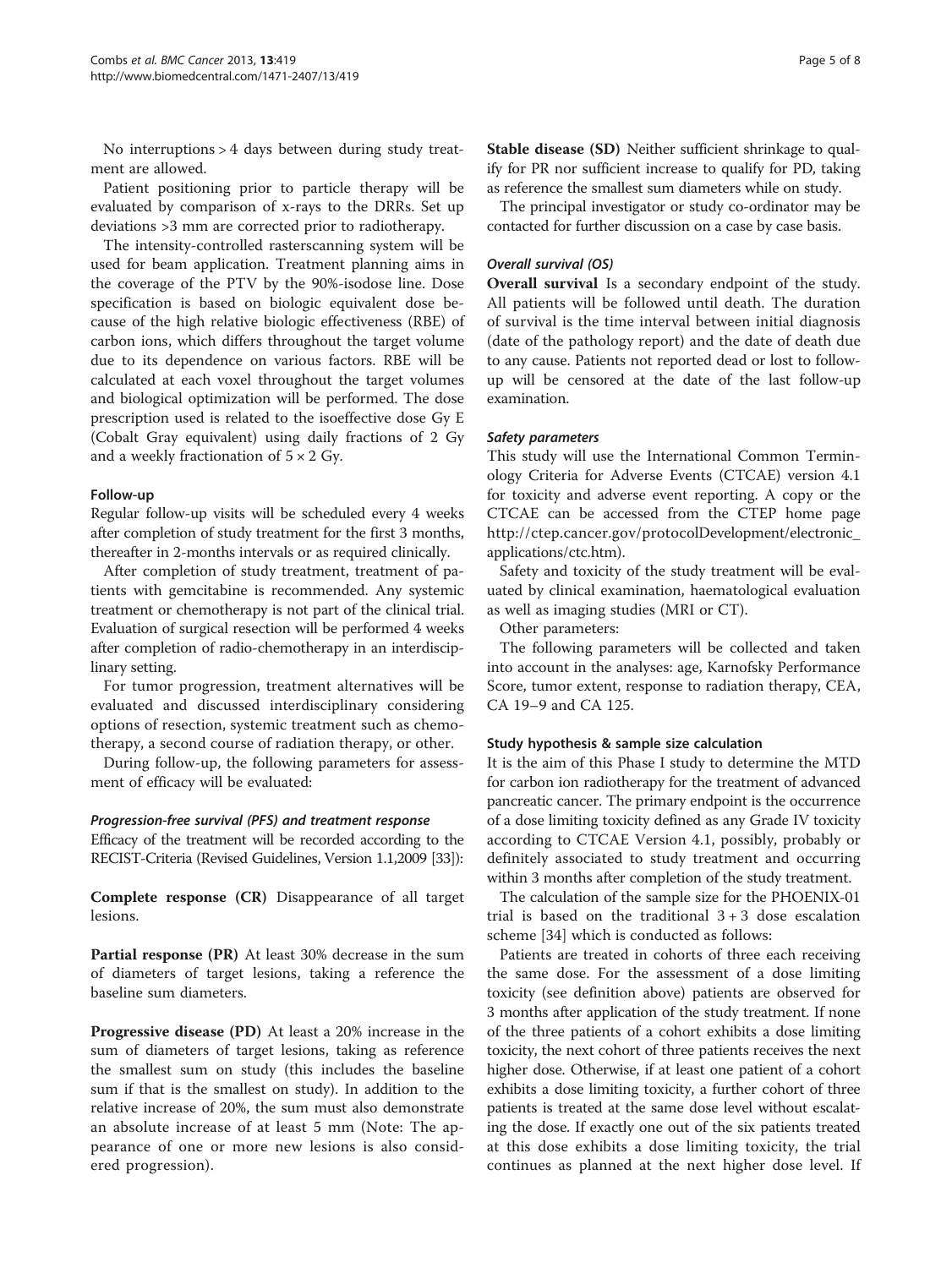two or more patients out of the six patients treated at this dose exhibit a dose limiting toxicity, the dose escalation stops at that level and the next lower dose is considered as the MTD. When the escalation has stopped, additional patients will be treated at the MTD until a total of nine patients is reached.

The trial is conducted to determine the MTD of carbon ion radiotherapy by consideration of a total of five dose levels. Therefore, the maximum sample size is 33 patients (four dose levels with a maximum of 6 patients each and 9 patients at the MTD).

Primary endpoint to determine the MTD out of the five investigated dose levels is any Grade IV toxicity according to CTCAE Version 4.1, possibly, probably or definitely associated to study treatment and occurring within 3 months after completion of the study treatment. Secondary endpoints are other safety data on the applied dose levels as well as treatment response, progression-free survival, and overall survival.

## Analysis population

The analysis set for the primary endpoint consists of all patients treated at least once with the study treatment. A maximum total of five analysis sets (one per dose level) will be considered. Likewise, all patients treated at least once with the study treatment will be included in the analysis of the secondary endpoints. Additionally, a maximum total of five analysis sets (one per dose level) will be considered to determine any differences in secondary endpoints between the dose levels applied in this study.

## Statistical methods

## Confirmatory analysis

No confirmatory statistical analysis will be performed. The MTD is determined according to the traditional 3 + 3 dose escalation scheme for Phase I trials in oncology as described above.

## Descriptive analysis

Descriptive summary tables for the pooled set of patients as well as separated by dose level will be presented for the baseline patient characteristics as well as for all safety parameters. Absolute and relative frequencies are reported for all toxicities of the CTC list (NCI CTCAE Version 4.1) by distinguishing the grading and the assessment of the relation to treatment. A description of the individual load of toxicity of each patient will be given using individual tabulations which can be supported by graphical methods where required.

Secondary endpoints will be evaluated by calculating appropriate measures of the empirical distribution. Furthermore, methods for time-to-event data will be applied and graphical displays of Kaplan-Meier curves will be shown.

Besides the planned analyses that are performed within the dose escalation scheme to decide about the dosage of the next cohort, no further interim analyses are planned within the PHOENIX-01 study.

## Discussion

About one third of all patients with the primary diagnosis of pancreatic cancer present with non-metastasized, locally advanced disease. Primary curative resection is rarely possible in these patients, however, it is known that complete resection of the tumor is the strongest prognostic factor. Thus, strategies for downsizing of locally advanced tumors have moved into focus: With radiochemotherapy using photons, about 20-30% of all patients will become resectable [\[2,18](#page-6-0),[35](#page-7-0)].

The physical and biological properties of the carbon ion beam promise to improve the therapeutic ratio in patients with pancreatic cancer: Due to the inverted dose profile dose deposition in the entry channel of the beam leads to sparing of normal tissue; the Bragg peak can be directed into the defined target volume, and the sharp dose fall-off thereafter again spares normal tissue behind the target volume. The higher RBE of carbon ions, which has been shown also for pancreatic cancer cell lines in the preclinical setting, is likely to contribute to an increase in local control, and perhaps in OS [[28](#page-6-0),[30](#page-6-0)[,36,37](#page-7-0)]. Early data from Japanese centers have shown convincing results [[30](#page-6-0),[37](#page-7-0)].

Based on the preclinical hypothesis as well as the Japanese data in several indications, the PHOENIX-01 trial was designed to evaluate carbon ion radiotherapy for patients with locally-advanced pancreatic cancer. Beam delivery will be performed using active rasterscanning, and the trial is designed as a dose-escalation trial.

In conclusion, this is the first trial to evaluate actively delivered carbon ion beams in patients with locally advanced pancreatic cancer within a dose-escalation strategy.

#### Abbreviations

CT: Computer tomography; CTCAE: Common toxicity criteria for adverse events; CTV: Clinical target volume; DRR: Digitally reconstructed radiograph; EC: Ethics committee; GCP: Good clinical practice; GSI: Gesellschaft für Schwerionenforschung; GTV: Gross tumor volume; Gy: Gray; Gy E: Gray equivalent; LET: Linear energy transfer; MRI: Magnet resonance imaging; MTD: Maximum tolerated dose; OS: Overall survival; PFS: Progression-free survival; PR: Partial response; PTV: Planning target volume; QOL: Quality of life; RBE: Relative biological effectiveness; SD: Stable disease; RT: Radiation therapy; WHO: World Health Organisation.

#### Competing interests

The authors declare they have no competing interests.

#### Authors' contributions

SEC, DH, MK, JW, MWB, DJ, OJ and JD wrote the study protocol and helped obtain the required votes of the relevant authorities. MK provided considerations on design and statistical issues and will follow the study and evaluation. SEC, DH, JW, MWB, DJ, RH and JD will provide patient care. OJ will perform treatment planning and plan data analysis. SEC, DH, JD and RH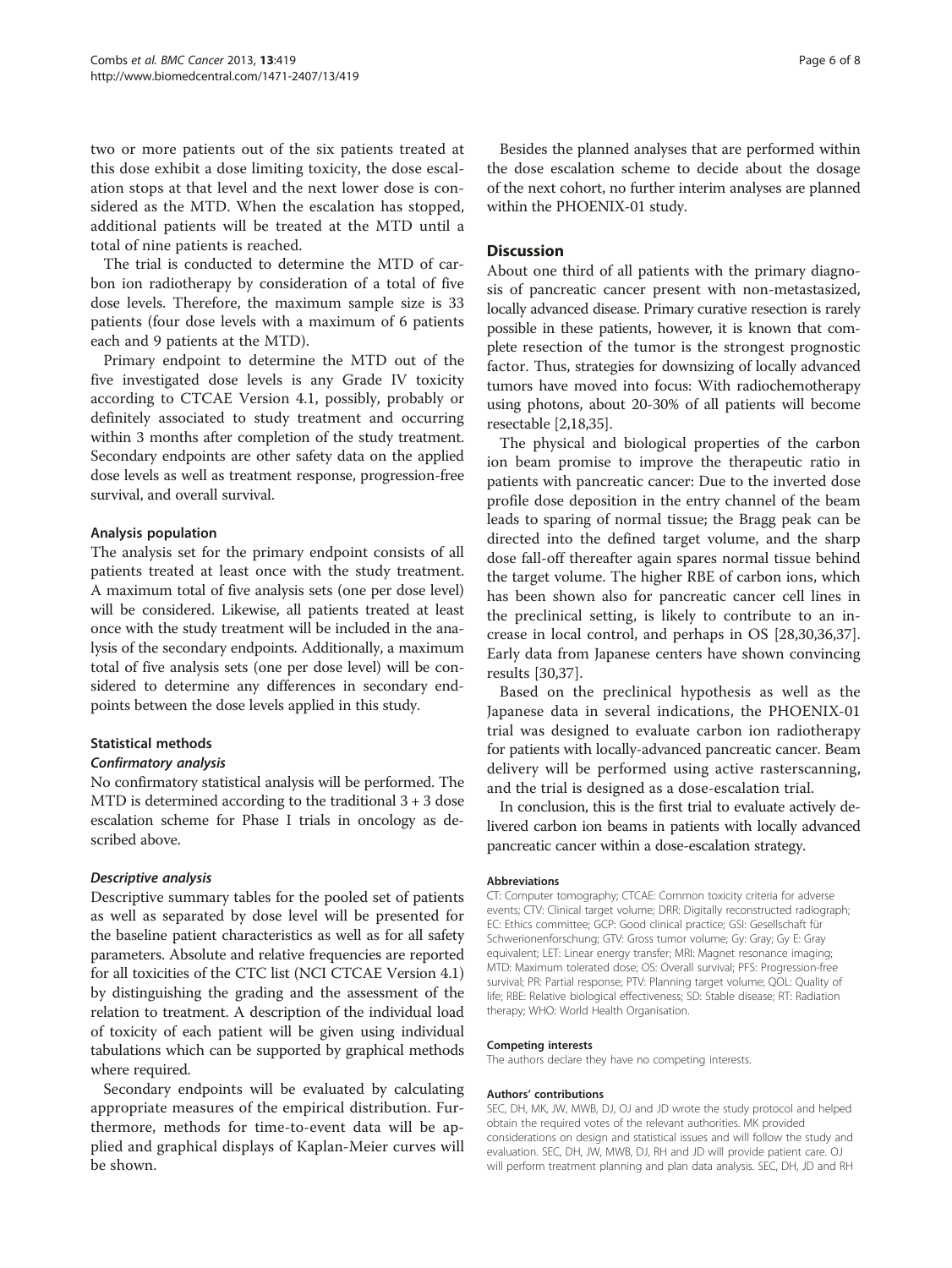<span id="page-6-0"></span>will implement the protocol and oversee collection of the data. All authors contributed to and approved the final manuscript version.

#### Acknowledgement

The trial is financed by the Klinische Forschergruppe Schwerionentherapie (KFO 214) supported by the Deutsche Forschungsgemeinschaft (DFG).

#### Author details

<sup>1</sup>Department of Radiation Oncology, University Hospital of Heidelberg, Im Neuenheimer Feld 400, 69120 Heidelberg, Germany. <sup>2</sup>Institute of Medical Biometry and Informatics, University of Heidelberg, Im Neuenheimer Feld 305, 69120 Heidelberg, Germany. <sup>3</sup>Department of Visceral Surgery, University Hospital of Heidelberg, Im Neuenheimer Feld 110, 69120 Heidelberg, Germany. 4 Department of Oncology, National Center for Tumor Diseases (NCT), Im Neuenheimer Feld 470, 69120 Heidelberg, Germany. <sup>5</sup>Heidelberger Ionenstrahl Therapiezentrum (HIT), Im Neuenheimer Feld 450, 69120 Heidelberg, Germany. 6 Nationales Centrum für Tumorerkrankungen (NCT), Medizinische Onkologie, Im Neuenheimer Feld 360, 69120 Heidelberg, Germany.

#### Received: 19 May 2013 Accepted: 12 September 2013 Published: 14 September 2013

#### References

- Li D, Xie K, Wolff R, Abbruzzese JL: Pancreatic cancer. Lancet 2004, 363:1049–1057.
- 2. Buchler MW, Kleeff J, Friess H: Surgical treatment of pancreatic cancer. J Am Coll Surg 2007, 205:S81–S86.
- 3. Allison DC, Piantadosi S, Hruban RH, Dooley WC, Fishman EK, Yeo CJ, et al: DNA content and other factors associated with ten-year survival after resection of pancreatic carcinoma. J Surg Oncol 1998, 67:151–159.
- 4. Allison DC, Bose KK, Hruban RH, Piantadosi S, Dooley WC, Boitnott JK, et al: Pancreatic cancer cell DNA content correlates with long-term survival after pancreatoduodenectomy. Ann Surg 1991, 214:648–656.
- 5. Sohn TA, Yeo CJ, Cameron JL, Koniaris L, Kaushal S, Abrams RA, et al: Resected adenocarcinoma of the pancreas-616 patients: results, outcomes, and prognostic indicators. J Gastrointest Surg 2000, 4:567–579.
- Howard TJ, Krug JE, Yu J, Zyromski NJ, Schmidt CM, Jacobson LE, et al: A margin-negative R0 resection accomplished with minimal postoperative complications is the surgeon's contribution to long-term survival in pancreatic cancer. J Gastrointest Surg 2006, 10:1338-1345
- 7. Moertel CG, Frytak S, Hahn RG, O'Connell MJ, Reitemeier RJ, Rubin J, et al: Therapy of locally unresectable pancreatic carcinoma: a randomized comparison of high dose (6000 rads) radiation alone, moderate dose radiation (4000 rads + 5-fluorouracil), and high dose radiation + 5-fluorouracil: The Gastrointestinal Tumor Study Group. Cancer 1981, 48:1705–1710.
- Varadhachary GR, Wolff RA, Crane CH, Sun CC, Lee JE, Pisters PW, et al: Preoperative gemcitabine and cisplatin followed by gemcitabine-based chemoradiation for resectable adenocarcinoma of the pancreatic head. J Clin Oncol 2008, 26:3487–3495.
- Varadhachary GR, Tamm EP, Abbruzzese JL, Xiong HQ, Crane CH, Wang H, et al: Borderline resectable pancreatic cancer: definitions, management, and role of preoperative therapy. Ann Surg Oncol 2006, 13:1035–1046.
- 10. Murphy JD, Adusumilli S, Griffith KA, Ray ME, Zalupski MM, Lawrence TS, et al: Full-dose gemcitabine and concurrent radiotherapy for unresectable pancreatic cancer. Int J Radiat Oncol Biol Phys 2007, 68:801-808.
- 11. Girard N, Mornex F, Bossard N, Ychou M, Chauffert B, Wautot V: Estimating optimal dose of twice-weekly gemcitabine for concurrent chemoradiotherapy in unresectable pancreatic carcinoma: mature results of GEMRT-01 Phase I trial. Int J Radiat Oncol Biol Phys 2010, 77:1426–1432.
- 12. Shibuya K, Oya N, Fujii T, Doi R, Nakamura A, Matsuo Y, et al: Phase II study of radiation therapy combined with weekly low-dose gemcitabine for locally advanced, unresectable pancreatic cancer. Am J Clin Oncol 2011, 34(2):115–119.
- 13. Crane CH, Wolff RA, Abbruzzese JL, Evans DB, Milas L, Mason K, et al: Combining gemcitabine with radiation in pancreatic cancer: understanding important variables influencing the therapeutic index. Semin Oncol 2001, 28:25–33.
- 14. Haddock MG, Swaminathan R, Foster NR, Hauge MD, Martenson JA, Camoriano JK, et al: Gemcitabine, cisplatin, and radiotherapy for patients with locally advanced pancreatic adenocarcinoma: results of the North Central Cancer Treatment Group Phase II Study N9942. J Clin Oncol 2007, 25:2567–2572.
- 15. Breslin TM, Hess KR, Harbison DB, Jean ME, Cleary KR, Dackiw AP, et al: Neoadjuvant chemoradiotherapy for adenocarcinoma of the pancreas: treatment variables and survival duration. Ann Surg Oncol 2001, 8:123–132.
- 16. Mornex F, Girard N, Delpero JR, Partensky C: Radiochemotherapy in the management of pancreatic cancer–part I: neoadjuvant treatment. Semin Radiat Oncol 2005, 15:226–234.
- 17. White RR, Hurwitz HI, Morse MA, Lee C, Anscher MS, Paulson EK, et al: Neoadjuvant chemoradiation for localized adenocarcinoma of the pancreas. Ann Surg Oncol 2001, 8:758–765.
- 18. Habermehl D, Kessel K, Welzel T, Hof H, Abdollahi A, Bergmann F, et al: Neoadjuvant chemoradiation with Gemcitabine for locally advanced pancreatic cancer. Radiat Oncol 2012, 7:28
- 19. Quiros RM, Brown KM, Hoffman JP: Neoadjuvant therapy in pancreatic cancer. Cancer Invest 2007, 25:267–273.
- 20. Evans DB, Rich TA, Byrd DR, Cleary KR, Connelly JH, Levin B, et al: Preoperative chemoradiation and pancreaticoduodenectomy for adenocarcinoma of the pancreas. Arch Surg 1992, 127:1335–1339.
- 21. Palmer DH, Stocken DD, Hewitt H, Markham CE, Hassan AB, Johnson PJ, et al: A randomized phase 2 trial of neoadjuvant chemotherapy in resectable pancreatic cancer: gemcitabine alone versus gemcitabine combined with cisplatin. Ann Surg Oncol 2007, 14:2088–2096.
- 22. Massucco P, Capussotti L, Magnino A, Sperti E, Gatti M, Muratore A, et al: Pancreatic resections after chemoradiotherapy for locally advanced ductal adenocarcinoma: analysis of perioperative outcome and survival. Ann Surg Oncol 2006, 13:1201–1208.
- 23. Ammori JB, Colletti LM, Zalupski MM, Eckhauser FE, Greenson JK, Dimick J, et al: Surgical resection following radiation therapy with concurrent gemcitabine in patients with previously unresectable adenocarcinoma of the pancreas. J Gastrointest Surg 2003, 7:766-772.
- 24. Hoffman JP, Weese JL, Solin LJ, Engstrom P, Agarwal P, Barber LW, et al: A pilot study of preoperative chemoradiation for patients with localized adenocarcinoma of the pancreas. Am J Surg 1995, 169:71–77.
- 25. Pingpank JF, Hoffman JP, Ross EA, Cooper HS, Meropol NJ, Freedman G, et al: Effect of preoperative chemoradiotherapy on surgical margin status of resected adenocarcinoma of the head of the pancreas. J Gastrointest Surg 2001, 5:121–130.
- 26. Evans DB, Varadhachary GR, Crane CH, Sun CC, Lee JE, Pisters PW, et al: Preoperative gemcitabine-based chemoradiation for patients with resectable adenocarcinoma of the pancreatic head. J Clin Oncol 2008, 26:3496–3502.
- 27. Krempien R, Muenter MW, Huber PE, Nill S, Friess H, Timke C, et al: Randomized phase II–study evaluating EGFR targeting therapy with cetuximab in combination with radiotherapy and chemotherapy for patients with locally advanced pancreatic cancer–PARC: study protocol [ISRCTN56652283]. BMC Cancer 2005, 5:131.
- 28. Matsui Y, Asano T, Kenmochi T, Iwakawa M, Imai T, Ochiai T: Effects of carbon-ion beams on human pancreatic cancer cell lines that differ in genetic status. Am J Clin Oncol 2004, 27:24-28.
- 29. Schulz-Ertner D, Tsujii H: Particle radiation therapy using proton and heavier ion beams. J Clin Oncol 2007, 25:953-964.
- 30. Yamada S, Shinoto M, Imada H, Yasuda S, Kamada T, Tsujii H: Carbon ion radiotherapy for patients with gastrointestinal cancer. PTCOG 49. Chiba, Japan: Ref Type: Generic; 2010.
- 31. Herfarth KK, Debus J, Lohr F, Bahner ML, Fritz P, Hoss A, et al: Extracranial stereotactic radiation therapy: set-up accuracy of patients treated for liver metastases. Int J Radiat Oncol Biol Phys 2000, 46:329-335.
- 32. Emami B, Lyman J, Brown A, Coia L, Goitein M, Munzenrider JE, et al: Tolerance of normal tissue to therapeutic irradiation. Int J Radiat Oncol Biol Phys 1991, 21:109–122.
- 33. Eisenhauer EA, Therasse P, Bogaerts J, Schwartz LH, Sargent D, Ford R, et al: New response evaluation criteria in solid tumours: revised RECIST guideline (version 1.1). Eur J Cancer 2009, 45:228–247.
- 34. Le Tourneau C, Lee JJ, Siu LL: Dose escalation methods in phase I cancer clinical trials. J Natl Cancer Inst 2009, 101:708–720.